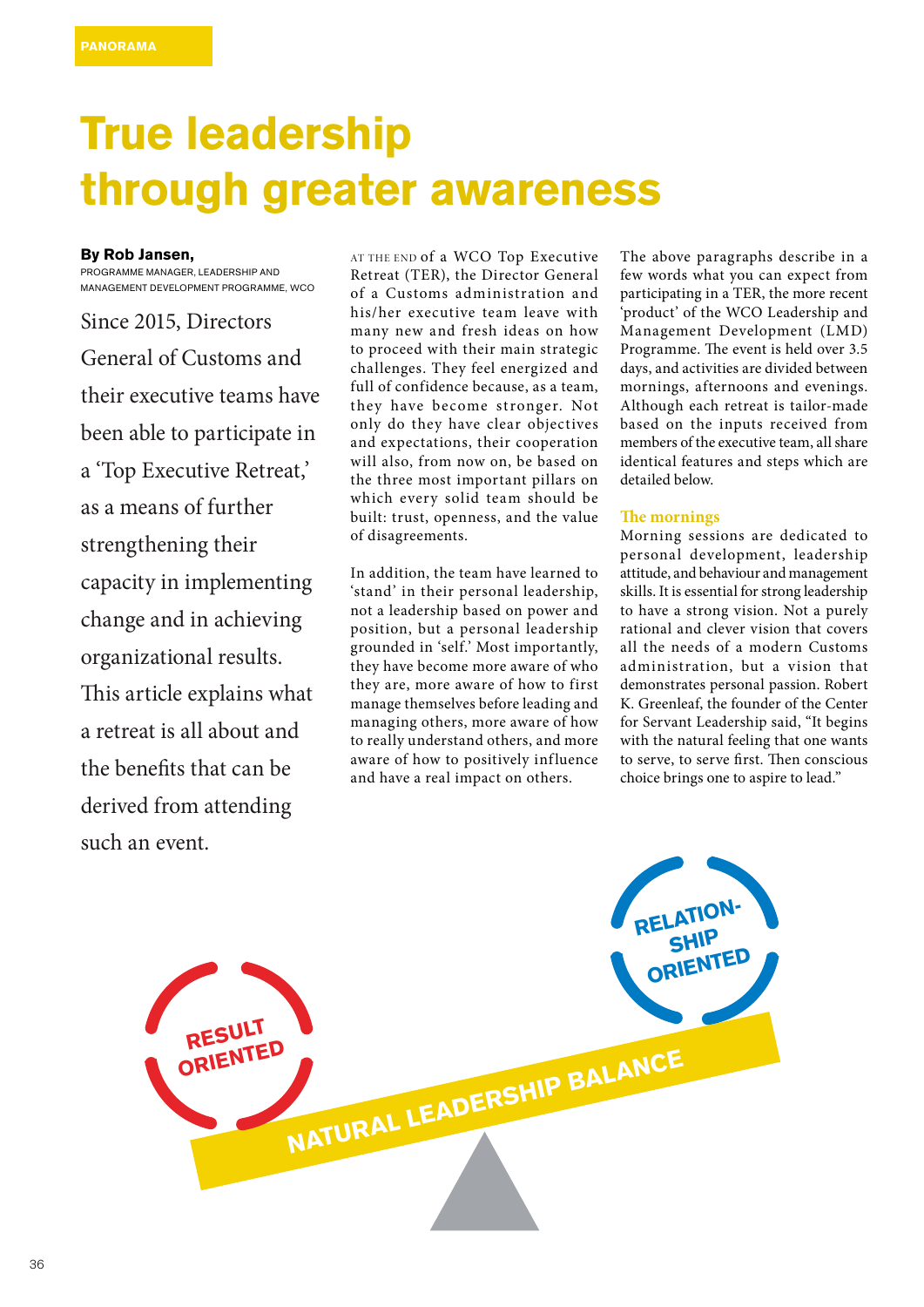



*"The retreat only lasted three days, taking into consideration the fact that it is very difficult to remove senior people from their desks for too long; however, the work that was done in this short time was invaluable. The team was exposed to a number of critical issues that needed attention. Not only did we learn the value of establishing a climate of openness and honesty, which allowed for feedback from all the participants, it also enabled us to see the blind spots and take action. Such retreats are useful in that they are meant to change habits that have been formed over time. It is therefore one's wish that they could be held more frequently."*

**Dumisani E. Masilela,**  Commissioner General, Swaziland Revenue Authority







*"I was particularly impressed with the unusual way in which this retreat took place. The night sessions called 'around the fireside' were real approaches to discovering the personality of others. I understood that the objective of the retreat was, above all, to 'break the ice' between colleagues, in order to create a team that communicates and therefore, a performing team. It was a success because, through the often very moving personal stories that colleagues shared about their lives, our team gained in confidence, sincerity and probably efficiency."*

## **Michéline Iboudo,**  Deputy Director General, Burkina Faso Customs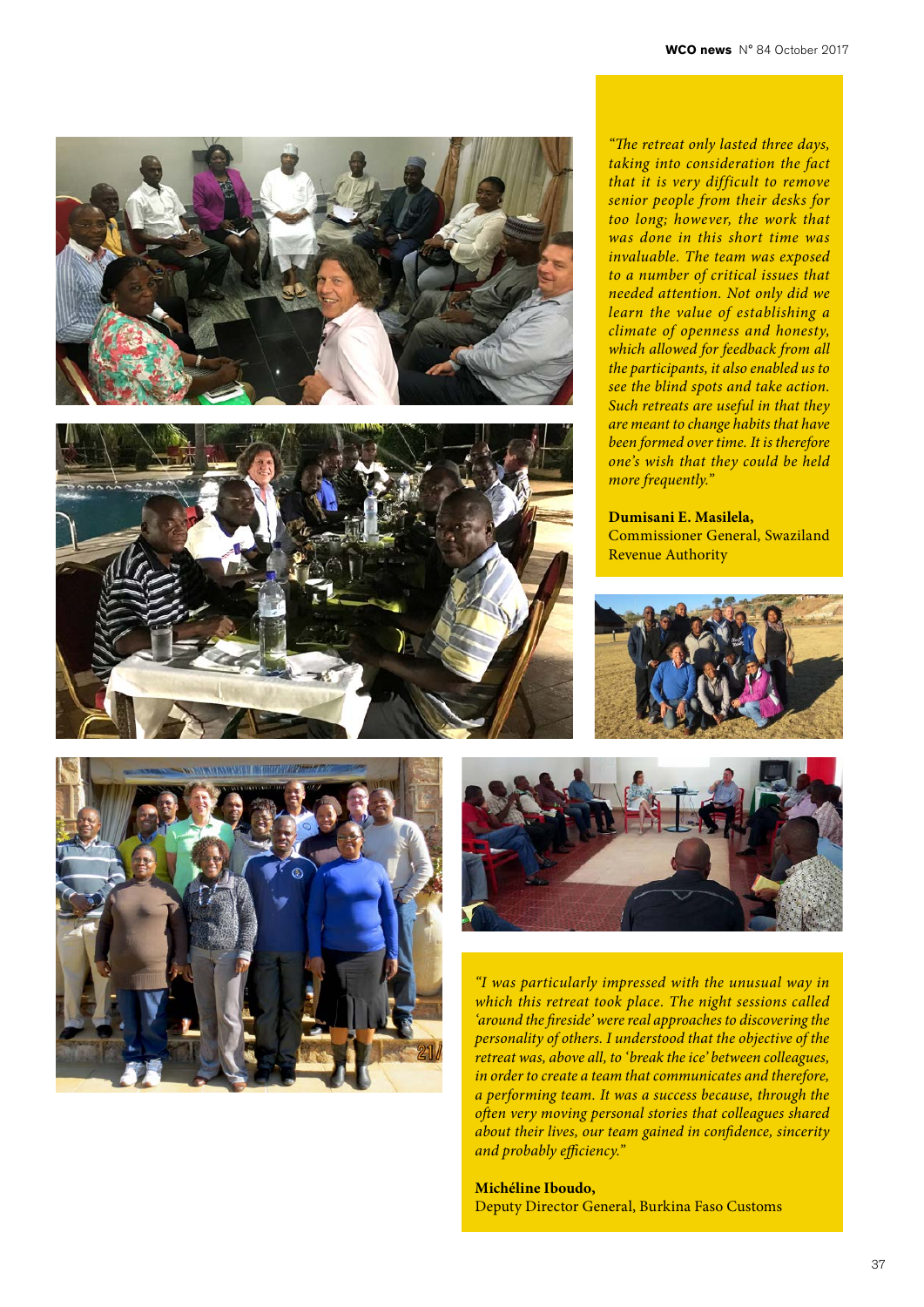Next to vision, awareness is the key word in leadership. It all starts with knowing oneself and being aware that your qualities, beliefs, convictions, values and vision, influence the way you perceive situations, people, challenges or opportunities. The next step is to be mindful of your own thoughts, emotions - like fear, anger or joy -, as well as words and deeds at all times, in order to better manage yourself. The last step is to really understand others, to really listen to others, and to find out why and how they think and act as they do. This is a difficult, but necessary attribute for leaders as well as managers to acquire.

With these ingredients – strong vision, self-awareness and the capacity to manage oneself and understand others – it is possible to influence others and have a positive impact on them. During the morning sessions, the relation between these four ingredients and the outward roles and responsibilities of leaders and managers is constantly explored. Motivating, delegating, delivering and ensuring feedback, as well as coaching and communicating, are the topics put forward.

## **The afternoons**

The afternoon sessions focus on the strategy and the modernization plan and priorities of the Customs administration. The objective is to agree on a way forward and how to deal with the challenges related to management and communications that might have been identified. While it is important to understand which actions have to concretely be done, the added value of the meeting lies somewhere else.

Firstly, the TER addresses the role and responsibility of different levels of managers in order to clarify the role of executive managers:

- operational managers have to learn to manage people instead of being 'the best expert' that does all the work himself/herself;
- senior managers have to develop the skill of managing strategically by focusing on processes, the future,

priorities and bringing balance to the organization;

• executive managers are challenged to lead and inspire the entire administration, and to reach out beyond the organization by building relationships with other relevant parties like the trade community, other Customs administrations, and the political and governmental systems.

Secondly, emphasis is put on 'how' to lead and inspire the entire administration. The success and outcomes of modernization plans and related implementation efforts is certainly not only dependant on the brilliance and content of the plan itself. The way top managers involve their staff and communicate with them, their ability to delegate, to inspire trust, to share their belief and passion, and to focus on the wellbeing of the staff, are often of greater importance.

Theories are presented and discussed, but the facilitators animating a TER concentrate mostly on asking probing questions and giving feedback. The aim is to enable the participants to experience what it really means to be an executive manager. Although participants might feel as if they are in a 'constant confrontation' state, understanding how to lead while ensuring a balance between 'focus on content' and 'focus on relations' comes as a relief to them.

### **The evenings**

The team building activities take place during the evening sessions. These sessions are rather surprising and go far beyond the traditional approaches to team building. In a relaxed atmosphere, the executive team experiences what it is to be open and what it means to be personal, even vulnerable.

However, the ultimate objective is not only to build a strong executive team, but to create a high performing Customs administration. Such an administration must be a learning organization; an organization where giving and receiving feedback is not

an awkward moment, but is a driver for enhancement; an organization that doesn't employ human resources, but human beings.

Unfortunately, too many Customs administrations still rely on hierarchical, authority-driven leadership and management styles that focus on traditional practices related to planning, organizing, directing and controlling. But, having excellent management skills is not enough to deal with objectives in terms of revenue collection, compliance, trade volumes, trade facilitation, security and integrity. An exemplary executive team is needed that aims to build leadership throughout the administration, in order to lay the foundation for a swifter organization and to modernize Customs processes.

The evening sessions aim to make the executive team aware that coping with all these challenges requires the involvement, or better commitment and enthusiasm, of all members of the administration. Participants are stimulated to use these insights and their personal experience after ending the retreat. It is now up to them to further spread this new spirit throughout the rest of the organization.

#### **The LMD Programme**

Up to now, six retreats have been delivered so far with success as the contributions from participants published alongside this article show.

Besides the TER, another important element of the LMD Programme is the LMD workshop for senior managers. The 10-day workshop is based on the same principles as the TER, but approaches leadership and management issues slightly differently, giving participants more time to understand, discuss and digest its content.

The WCO would recommend the combining of a TER and an LMD workshop to get the most desired outcome: executives a nd senior managers 'speaking the same language' in leading and managing important changes in the organization.